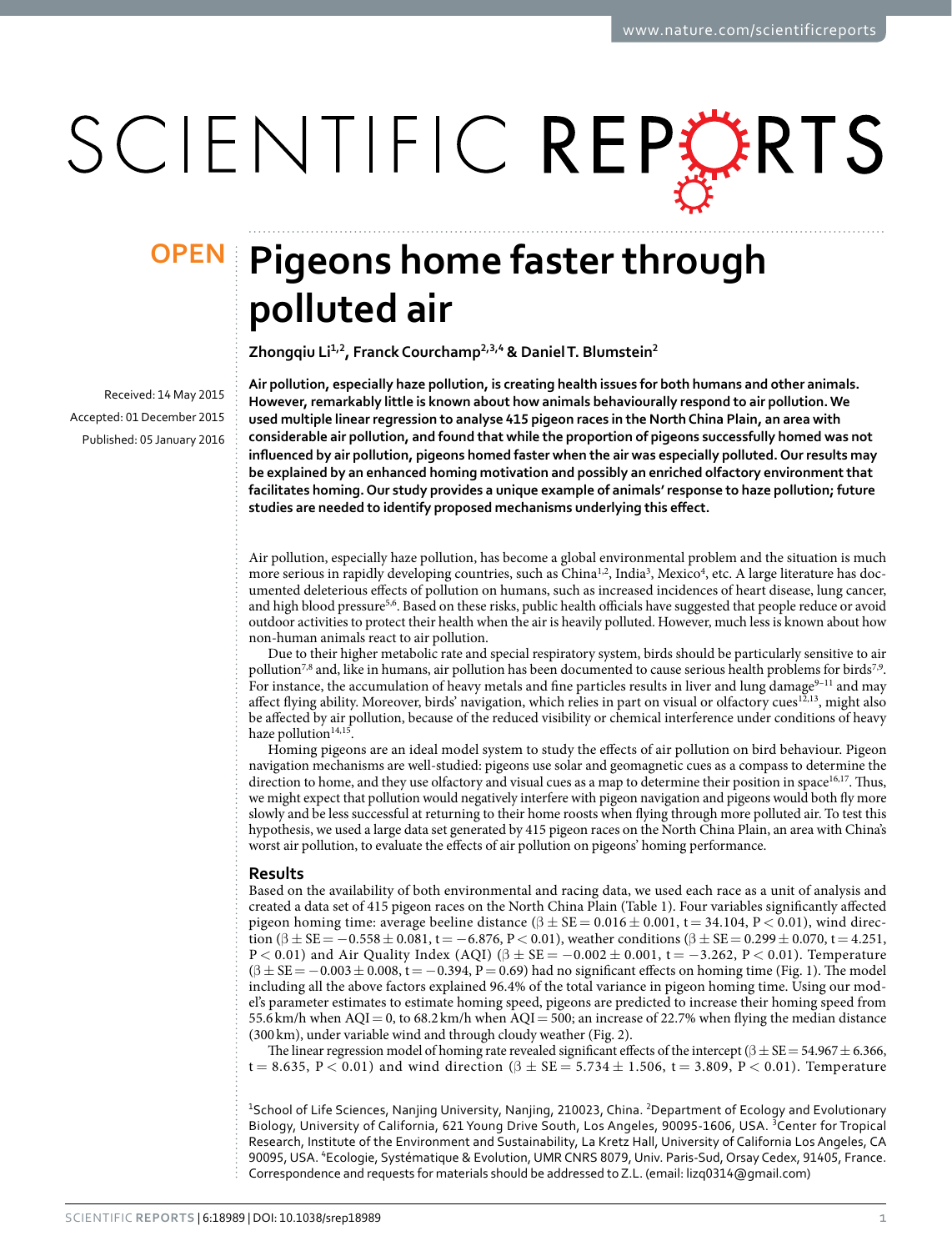<span id="page-1-0"></span>

| <b>Variables</b>              | Mean   | <b>SE</b> | <b>Minimum</b> | <b>Maximum</b> | N   |
|-------------------------------|--------|-----------|----------------|----------------|-----|
| Weather                       |        |           |                |                | 415 |
| Sunny                         |        |           |                |                | 205 |
| Cloudy                        |        |           |                |                | 162 |
| Overcast or rainy             |        |           |                |                | 48  |
| Wind                          |        |           |                |                | 415 |
| Tailwind                      |        |           |                |                | 84  |
| Variable                      |        |           |                |                | 256 |
| Headwind                      |        |           |                |                | 75  |
| AQI                           | 143.86 | 3.48      | 42             | 482            | 415 |
| Released pigeons              | 1591   | 54        | 74             | 7230           | 415 |
| Returned pigeons              | 715    | 26        | 16             | 3358           | 415 |
| Average beeline distance (km) | 283.27 | 3.01      | 168.00         | 466.50         | 415 |
| Homing time (h)               | 4.71   | 0.07      | 2.23           | 13.38          | 415 |
| Temperature (°C)              | 15.46  | 0.24      | 1.00           | 26.82          | 415 |
| Average home speed (km/h)     | 62.31  | 0.56      | 28.72          | 93.65          | 415 |
| Homing rate                   | 0.48   | 0.01      | 0.09           | 0.93           | 415 |

**Table 1. Descriptive statistics of independent and dependent variables entered into the linear regression models of homing time and homing rate in racing pigeons.**



<span id="page-1-1"></span>**Figure 1. The relationship between AQI and observed average homing time (h) controlling for distance, weather and wind.** 

 $(β ± SE = 0.096 ± 0.188, t = 0.511, P = 0.61)$ , AQI  $(β ± SE = -0.018 ± 0.013, t = -1.363, P = 0.17)$ , distance  $(β ± SE = -0.022 ± 0.014, t = -1.561, P = 0.12)$ , and weather  $(β ± SE = 0.005 ± 1.351, t = -0.004, P = 0.99)$  had no effects on homing rate. This model explained only 4.4% of the total variance.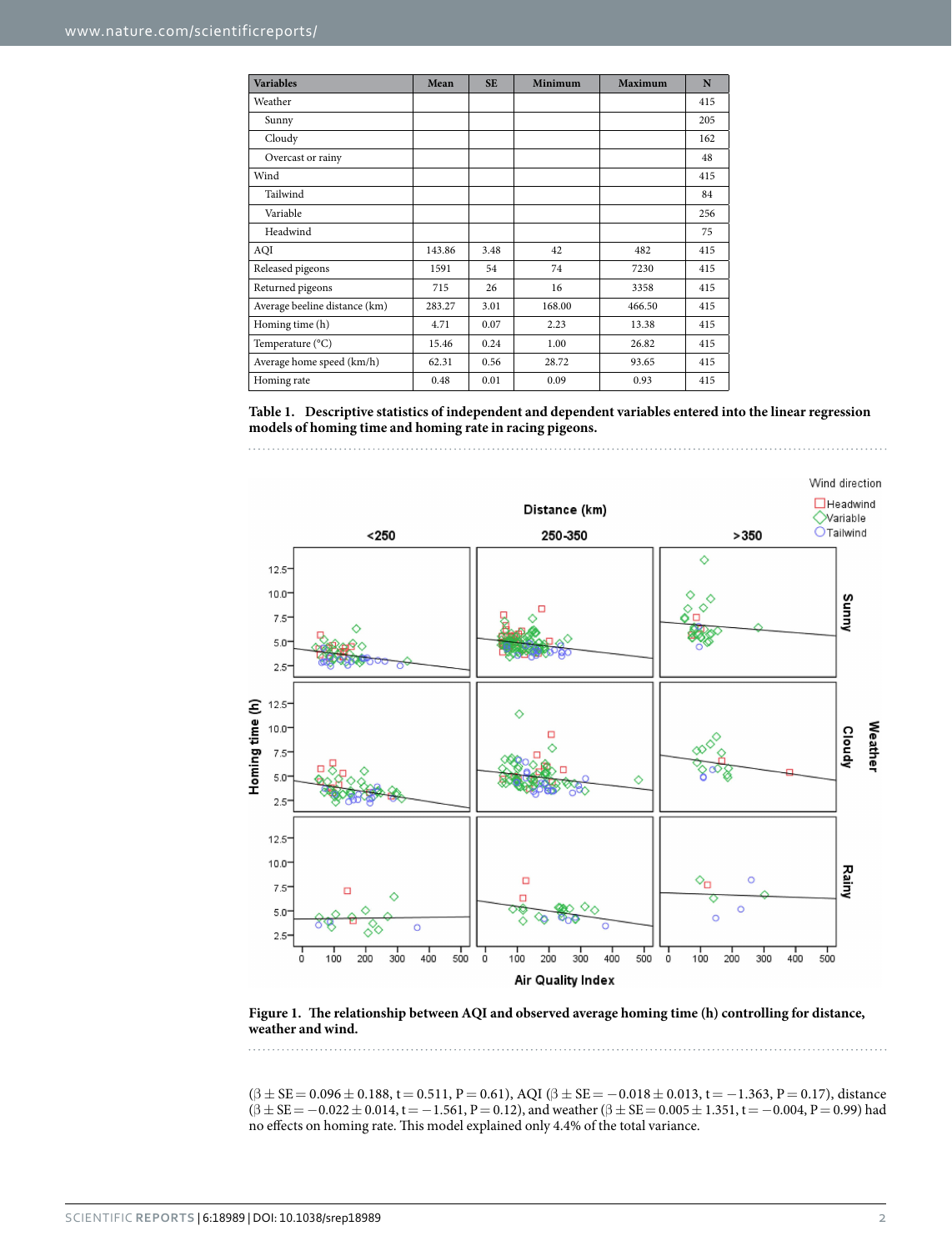

<span id="page-2-0"></span>**Figure 2. Predicted pigeon homing speed (km/h) with increasing AQI after controlling for distance, weather and wind.** 

#### **Discussion**

A number of studies have identified negative effects of anthropogenic features on the speed and success with which birds return home<sup>[18,](#page-4-15)19</sup>. Indeed, we initially expected that pigeons would home more slowly due to the low visibility and potential negative health effects associated with air pollution. Contrary to our expectations, pigeons homed significantly faster when flying through more polluted conditions. We suggest two possible mechanisms to account for these unexpected findings: navigation ability and motivation<sup>[13](#page-4-10),[20](#page-4-17)</sup>. It is generally accepted that pigeons use a two-step process to navigate, they use the sun and the geomagnetic field as a compass and they use visual and olfactory cues to create a map[13](#page-4-10),[16](#page-4-13). Could air pollution enhance pigeon visual and/or olfactory abilities, and by doing so explain the reduced homing time? Air pollution is usually associated with low visibility, particularly in North China where particulate matters are the main pollutants[15](#page-4-12),[21](#page-4-18). Decreased homing time under increased air pollution would suggest that the use of landmarks and visual cues for navigation might be important but not fundamental. This finding is consistent with previous studies that have shown that pigeons are able to home perfectly well from unknown sites where landmarks are unfamiliar<sup>[13](#page-4-10)</sup>, even when flying with frosted lenses that impede vision<sup>22</sup>.

Olfactory cues have been shown to play an important role in avian navigation, and in pigeons it is probably a fundamental homing mechanism<sup>[13](#page-4-10),[16](#page-4-13)</sup>. While air pollution cannot enhance vision, it might enhance olfactory navigation efficiency by providing supplemental olfactory cues to home. In Beijing, haze pollution is produced from several sources including coal burning, biomass burning, etc.<sup>2</sup>. As suggested by Wallraff and Andreae<sup>[23](#page-4-20)</sup>, the majority of volatiles present in the air are of anthropogenic origin, and these organic and inorganic compounds could be potentially used for odour-based navigation. Further support for improved olfactory navigation under pollution requires identifying the precise chemical cues that pigeons use for navigation, and then demonstrating that these are associated with haze pollution. With respect to weather and wind direction, we found that pigeons homed faster on sunny days and when flying with a tailwind. This is likely due to both the availability of the sun compass and a boost in flight speed from a tailwind<sup>[24](#page-4-21),[25](#page-4-22)</sup>. Wind direction also affected homing rate. Pigeons were more successful in returning to their home lofts when flying with a tailwind, likely because a tailwind provides mechanical support, thereby increasing homing speed and homing rate<sup>24,25</sup>.

Alternatively, decreased homing time under air pollution could be explained by an enhanced motivation to home; a possibility proposed several years ago that remains untested<sup>13</sup>. Prolonged exposure to polluted air could be detrimental to an individual's health. For example, particulate matters<sup>2</sup>, the main pollutants in North China, have been shown to impede pigeon pulmonary function<sup>11</sup>. Thus, air pollution might be an indication of poor environmental quality, which might trigger rapid escape<sup>[26](#page-4-24),[27](#page-4-25)</sup>. Motivation to home could also be enhanced if the reduced visibility under haze pollution<sup>15</sup> increases predation risk because it interferes with the ability of pigeons to detect predators from afar<sup>[28](#page-4-26),[29](#page-4-27)</sup>. Thus, by homing faster when flying through haze pollution, pigeons reduce the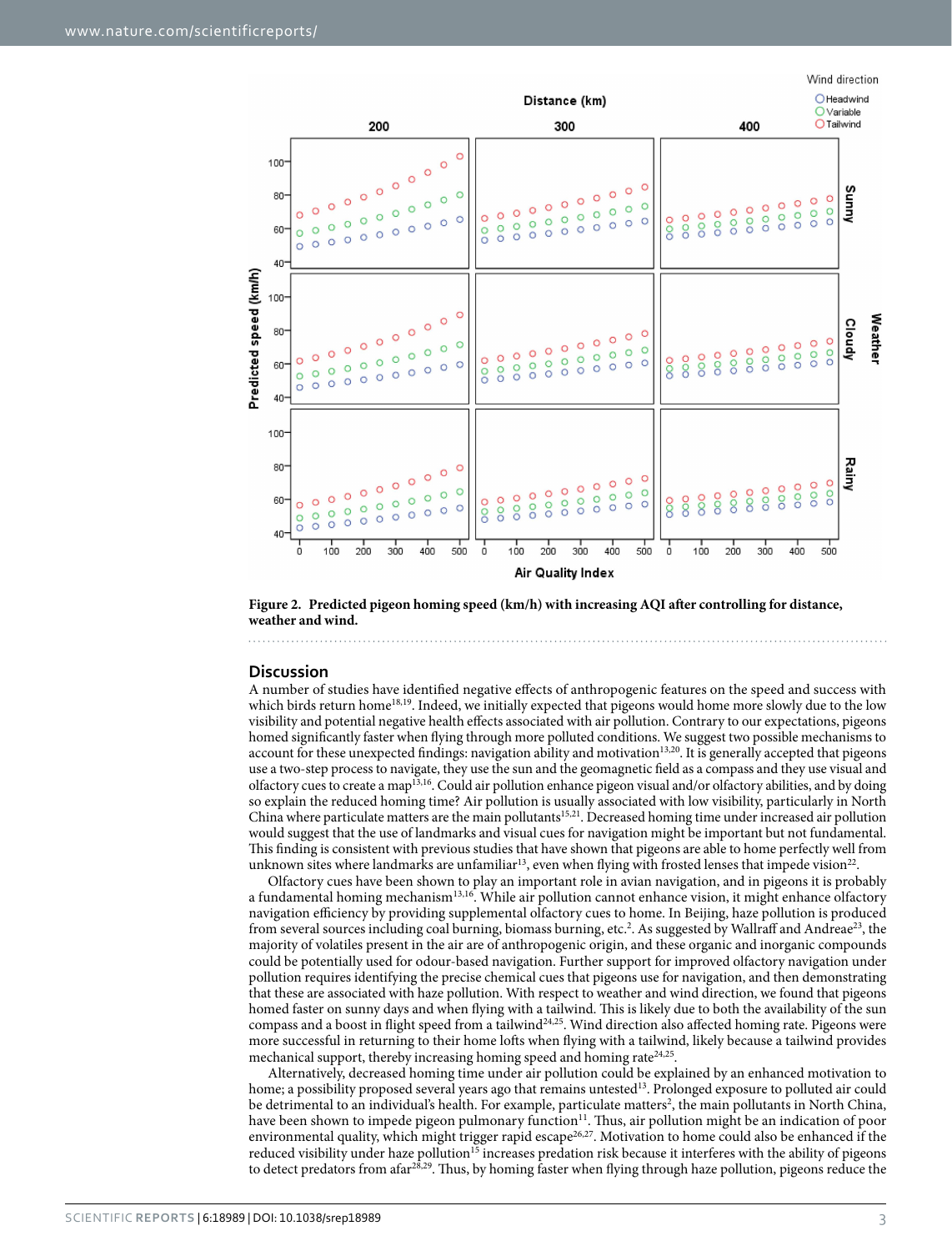relative amount of time they are exposed to harmful or dangerous situations while away from the safety of their home roosts.

In conclusion, our results suggest that pigeons homed faster when flying through highly polluted air. We explained this finding by suggesting that pollution may enhance pigeons' motivation to reduce exposure to health or predation risks associated with polluted air or the accompanying reduced visibility. An alternative hypothesis is that pollution enhanced olfactory navigation abilities, which provides more concentrated chemical volatiles that can be used by pigeons to build up an effective olfactory map. To discriminate between these alternative hypotheses, future studies should determine whether the reduced homing times result from increased flight speeds or from straighter flights. This could then help determine whether pollution increases the motivation to home (if the flight speed is increased, or resting time is decreased), and/or navigation performance (if flights are straighter and less tortuous). In addition, the possibility that pigeons could perceive a health risk associated with air pollution and fly faster as a result is an intriguing, new idea for environmental and human health, and would benefit from further testing in other non-human species.

#### **Materials and Methods**

**Racing data.** We obtained racing data from the public website of the Chinese Racing Pigeon Association (CRPA, [http://www.crpa.net.cn/\)](http://www.crpa.net.cn/). For each race, data include city of the home loft and the city of release site, release time, arrival time of each pigeon, average beeline distance from the release site to the home lofts, number of pigeons released, and number of pigeons successfully returned. The homeward direction from the release site to the centre of the home lofts was calculated and categorised as North, Northeast, East, Southeast, South, Southwest, West, and Northwest. The distance (in km) of each race was calculated as the average of all returned pigeons.

Data focused the North China Plain, an area with the worst air pollution and for which the new Air Quality Index  $(AQI)^1$  – which integrates the most important haze source – PM2.5 – has been available since 2013. We focused on racing data from the fall of 2013 and 2014 because this is the time of year with the worst air quality $30$ , and over half of the racing events are held during the fall. More importantly, pigeons behave differently between seasons<sup>[31](#page-4-29)</sup>, and thus to eliminate variation, we focused on fall racing events. Since racing pigeons fly at an average of 60km/h, and they are released mostly in the early morning, we eliminated races over 470 km to ensure that most pigeons potentially could return to their home lofts in the same day. The shortest race was 160 km long. Distances between different lofts were thus usually small compared to the race length, *i.e.*, within 30 km. With these criteria, we created a data set of 415 races (Supplemental file 1).

**Air Quality Index.** We obtained Air Quality Index (AQI) data from the Data Centre of the Ministry of Environmental Protection of the People's Republic of China (MEP, [http://datacenter.mep.gov.cn/\)](http://datacenter.mep.gov.cn/), or from related provincial or city meteorological departments. Based on established criteria (GB3095-2012), AQI is calculated for six major air pollutants separately: particle matter <10 microns in diameter (PM10), particle matter <2.5 microns in diameter (PM2.5), ground-level ozone level  $(O_3)$ , carbon monoxide (CO) level, sulphur dioxide level  $(SO<sub>2</sub>)$ , and nitrogen dioxide level  $(NO<sub>2</sub>)$ . An individual score is assigned to the level of each pollutant and the final AQI is the highest of those 6 scores. AQI values range from 0 to 500, and can be classified into six categories (Good: 0–50, Moderate: 51–100, Unhealthy for Sensitive Groups: 101–150, Unhealthy: 151–200, Very Unhealthy: 200–300, Hazardous: 301–500). In China, particulate pollution poses the greatest threat to human health in China, and AQI is well predicted by the concentrations of PM10 ( $r = 0.988$ ,  $P < 0.01$ ) and PM2.5 ( $r = 0.983$ , P< 0.01, Supplemental file 2).

Since all races were held in North China Plain, which is a broad plain without any geological obstructions, and the air quality is similar in adjacent cities<sup>32</sup>, we recorded the AQI at both the sites of release and the home lofts (if there were no AQI reports at either the release site or home lofts, we used AQI of the closest city; a distance  $<$  50 km). AQI levels at the release site and home lofts were positively correlated (r = 0.424, P  $<$  0.01), so we used the average AQI to represent the pigeon's air environment during a race.

**Meteorological variables.** We obtained meteorological data from a public weather website [\(http://www.](http://www.tianqihoubao.com/) [tianqihoubao.com/\)](http://www.tianqihoubao.com/). We collated weather conditions, wind direction and ground air temperature (°C) at both the release and home lofts. Based on these data, we defined the weather conditions at the time of each race as: sunny, if both sites were sunny; cloudy, if either site was cloudy; and overcast or rainy (hereafter "rainy"), if either site was overcast or rainy. Precise information on wind speed was unavailable, so we focused on wind direction, which was classified into three categories: tailwind, when wind direction was the same as the direction of the birds' flight at both release and home sites; headwind, a wind direction opposite to the birds' flight directions at both sites; and variable, which included all other possible combinations of directions. We assumed that temperature increased smoothly from the lowest at sunrise (06:00 in September; 06:30 in October; 07:00 in November) to the highest at 14:00 and then decreased similarly. Then we calculated the average temperature of each race using the corresponding average homing times.

**Data analysis.** We tested two hypotheses: under conditions of low visibility and olfactory interference associated with air pollution, pigeons would 1) increase their homing time and 2) decrease their homing rate (the percentage of pigeons successfully homed). To avoid a ratio-correlation problem that inevitably occurs when searching for relationships between speed (distance/time) and distance where distance appears on both sides of the equation<sup>[33](#page-4-31)</sup>, we fitted a linear model using average homing time of each race as the dependent variable. Average beeline distance, weather, wind, AQI, temperature were defined as independent variables, and the intercept was set at 0. In the second linear model, we used the homing rate (percentage) as the dependent variable, and distance, weather, wind, AQI and temperature as independent factors. For categorical variables, we defined weather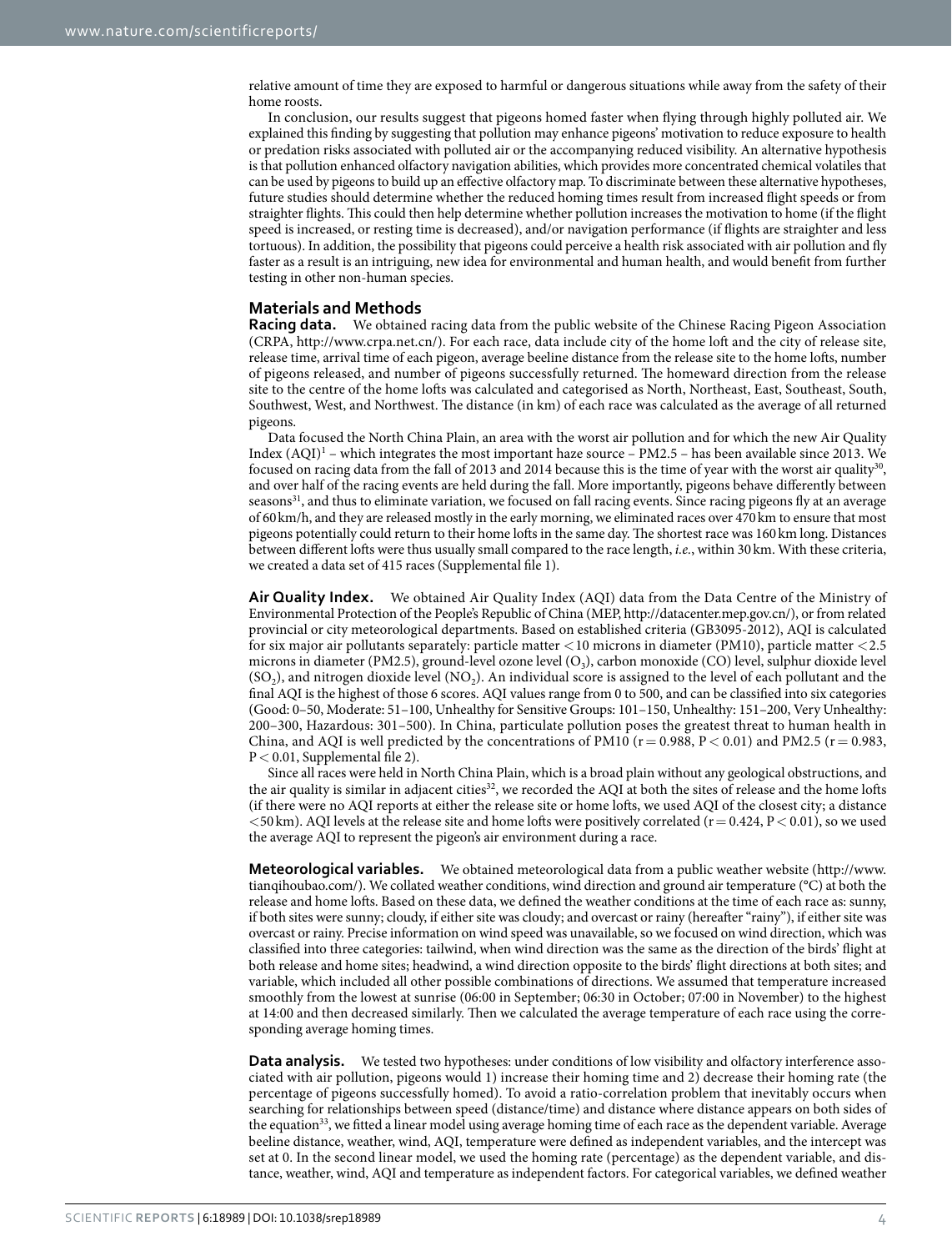as sunny = 1, cloudy = 2, and rainy = 3, which indicated an increase of clouds cover, and wind as tailwind = 1, variable= 0, and headwind= −1, which indicated an effect of wind direction on flight difficulty. We did not include home city, homing direction and year in the final regression model, because we found no effects of city  $(F_{6,397}= 1.692, P= 0.12)$  or homing direction  $(F_{3,397}= 1.302, P= 0.27)$  on homing time in a preliminary analysis. Year (2013, 2014) explained significant variation in homing time ( $F_{1,397}$  = 9.885, P < 0.01), but since it was not the aim of our study to predict homing time in specific years, we excluded it from the final model. Individual pigeons vary in homing experience, and some pigeons are probably trained for uni-direction, which might bias their directional decision. Since we knew nothing about prior homing or training experience, we focused on homing time and homing rate, which are characteristics of a race, not an individual. Finally, we plotted the relationship between average actual homing speed and AQI, and we estimated the homing speed (beeline distance/homing time) using our regression model for three distances (200 km, 300 km, 400 km), under three weather conditions (sunny, cloudy, rainy), and three wind conditions (tailwind, headwind, variable). We reported coefficient values $\pm$  standard error. All analyses were conducted with SPSS 18.0.

**Ethics statement.** Data on homing pigeon races were collected from public sources; no ethics approval was required for this study.

**Data availability.** Data used for all analyses are available as electronic supplementary material.

#### **References**

- <span id="page-4-0"></span>1. Li, L. & Liu, D.-J. Study on an air quality evaluation model for Beijing City under haze-gog pollution based on new ambient air quality standards. *Inter J Env Res Pub Heal* **11,** 8909–8923 (2014).
- <span id="page-4-1"></span>2. Huang, R. J. *et al.* High secondary aerosol contribution to particulate pollution during haze events in China. *Nature* **514,** 218–222 (2014).
- <span id="page-4-2"></span>3. Tiwari, S. *et al.* Diurnal and seasonal variations of black carbon and PM2.5 over New Delhi, India: Influence of meteorology. *Atmos Res* **125,** 50–62 (2013).
- <span id="page-4-3"></span>4. Perevoshchikova, M., Sandoval-Romero, G. E. & Argueta-Diaz, V. Developing an optical sensor for local monitoring of air pollution in Mexico. *J Opt Technol*+ **76,** 274–278 (2009).
- <span id="page-4-4"></span>5. Neuberger, M. *et al.* Acute effects of particulate matter on respiratory diseases, symptoms and functions: epidemiological results of the Austrian Project on Health Effects of Particulate Matter (AUPHEP). *Atmos Environ* **38,** 3971–3981 (2004).
- <span id="page-4-5"></span>6. Dockery, D. W. & Pope, C. A. Acute respiratory effects of particulate air-pollution. *Annu Rev Publ Health* **15,** 107–132 (1994).
- <span id="page-4-6"></span>7. Brown, R. E., Brain, J. D. & Wang, N. The avian respiratory system: A unique model for studies of respiratory toxicosis and for monitoring air quality. *Environ Health Persp* **105,** 188–200 (1997).
- <span id="page-4-7"></span>8. Bouverot, P. Control of breathing in birds compared with mammals. *Physiol Rev* **58,** 604–655 (1978).
- <span id="page-4-8"></span>9. Hutton, M. Metal contamination of feral pegeons from the London area. 2. Biological effects of lead-exposure. *Environ Pollut A Eco Bio* **22,** 281–293 (1980).
- 10. Schilderman, P. *et al.* Possible relevance of pigeons as an indicator species for monitoring air pollution. *Environ Health Persp* **105,** 322–330 (1997).
- <span id="page-4-23"></span>11. Lorz, C. & Lopez, J. Incidence of air pollution in the pulmonary surfactant system of the pigeon (*Columba livia*). *Anat Rec* **249,** 206–212 (1997).
- <span id="page-4-9"></span>12. Holland, R. A. True navigation in birds: from quantum physics to global migration. *J Zool* **293,** 1–15 (2014).
- <span id="page-4-10"></span>13. Wallraff, H. G. *Avian navigation: pigeon homing as a paradigm* (Springer, Berlin, Germany, 2005).
- <span id="page-4-11"></span>14. Jaswal, A. K., Kumar, N., Prasad, A. K. & Kafatos, M. Decline in horizontal surface visibility over India (1961–2008) and its association with meteorological variables. *Nat Hazards* **68,** 929–954 (2013).
- <span id="page-4-12"></span>15. Lin, M. *et al.* Regression analyses between recent air quality and visibility changes in megacities at four haze regions in China. *Aerosol Air Qual Res* **12,** 1049–1061 (2012).
- <span id="page-4-13"></span>16. Gagliardo, A. Forty years of olfactory navigation in birds. *J Exp Biol* **216,** 2165–2171 (2013).
- <span id="page-4-14"></span>17. Wallraff, H. G. Beyond familiar landmarks and integrated routes: goal-oriented navigation by birds. *Connect Sci* **17,** 91–106 (2005).
- <span id="page-4-15"></span>18. Tremblay, M. A. & St Clair, C. C. Factors affecting the permeability of transportation and riparian corridors to the movements of songbirds in an urban landscape. *J Appl Ecol* **46,** 1314–1322 (2009).
- <span id="page-4-16"></span>19. Tremblay, M. A. & St Clair, C. C. Permeability of a heterogeneous urban landscape to the movements of forest songbirds. *J Appl Ecol* **48,** 679–688 (2011).
- <span id="page-4-17"></span>20. Dell'Ariccia, G., Costantini, D., Dell'Omo, G. & Lipp, H. P. Waiting time before release increases the motivation to home in homing pigeons (*Columba livia*). *J Exp Biol* **212,** 3361–3364 (2009).
- <span id="page-4-18"></span>21. Wang, L. *et al.* Understanding haze pollution over the southern Hebei area of China using the CMAQ model. *Atmos Environ* **56,** 69–79 (2012).
- <span id="page-4-20"></span><span id="page-4-19"></span>22. Schmidt-Koenig, K. & Walcott, C. Tracks of pigeons homing with frosted lenses. *Anim Behav* **26,** 480–486 (1978).
- 23. Wallraff, H. G. & Andreae, M. O. Spatial gradients in ratios of atmospheric trace gases: a study stimulated by experiments on bird navigation. *Tellus B* **52,** 1138–1157 (2000).
- <span id="page-4-21"></span>24. Dornfeldt, K. Pigeon homing in relation to geomagnetic, gravitational, topographical, and meteorological conditions. *Behav Ecol Sociobiol* **28,** 107–123 (1991).
- <span id="page-4-22"></span>25. Dornfeldt, K. Pigeon homing in the meteorological and solar-geomagnetic environment: What pigeon race data say. *Ethology* **102,** 413–435 (1996).
- <span id="page-4-25"></span><span id="page-4-24"></span>26. Hellou, J. Behavioural ecotoxicology, an "early warning" signal to assess environmental quality. *Environ Sci Pollut R* **18,** 1–11 (2011). 27. Clotfelter, E. D., Bell, A. M. & Levering, K. R. The role of animal behaviour in the study of endocrine-disrupting chemicals. *Anim*
- <span id="page-4-26"></span>*Behav* **68,** 665–676 (2004). 28. Stankowich, T. & Blumstein, D. T. Fear in animals: a meta-analysis and review of risk assessment. *P Roy Soc Lond B Bio* **272,** 2627–2634 (2005).
- <span id="page-4-27"></span>29. Whittingham, M. J. & Evans, K. L. The effects of habitat structure on predation risk of birds in agricultural landscapes. *Ibis* **146,** 210–220 (2004).
- <span id="page-4-28"></span>30. Zhao, X.-J. *et al.* PM2.5 pollution and aerosol optical properties in fog and haze days during autumn and winter in Beijing area. *Environ Sci* **34,** 416–423 (2013).
- <span id="page-4-29"></span>31. Gronau, J. & Schmidtk, K. Annual fluctuation in pigeon homing. *Nature* **226,** 87–88 (1970).
- <span id="page-4-30"></span>32. Yang, N., Ji, D. & Li, S. The application of pearson correlational analysis method in Air Quality Analysis of Beijing-Tianjin-Hebei Region. *Agr Sci Technol* **16,** 590–592 (2015).
- <span id="page-4-31"></span>33. Blumstein, D. T. Multivariate analysis of golden marmot maximum running speed - a new method to study MRS in the field. *Ecology* **73,** 1757–1767 (1992).